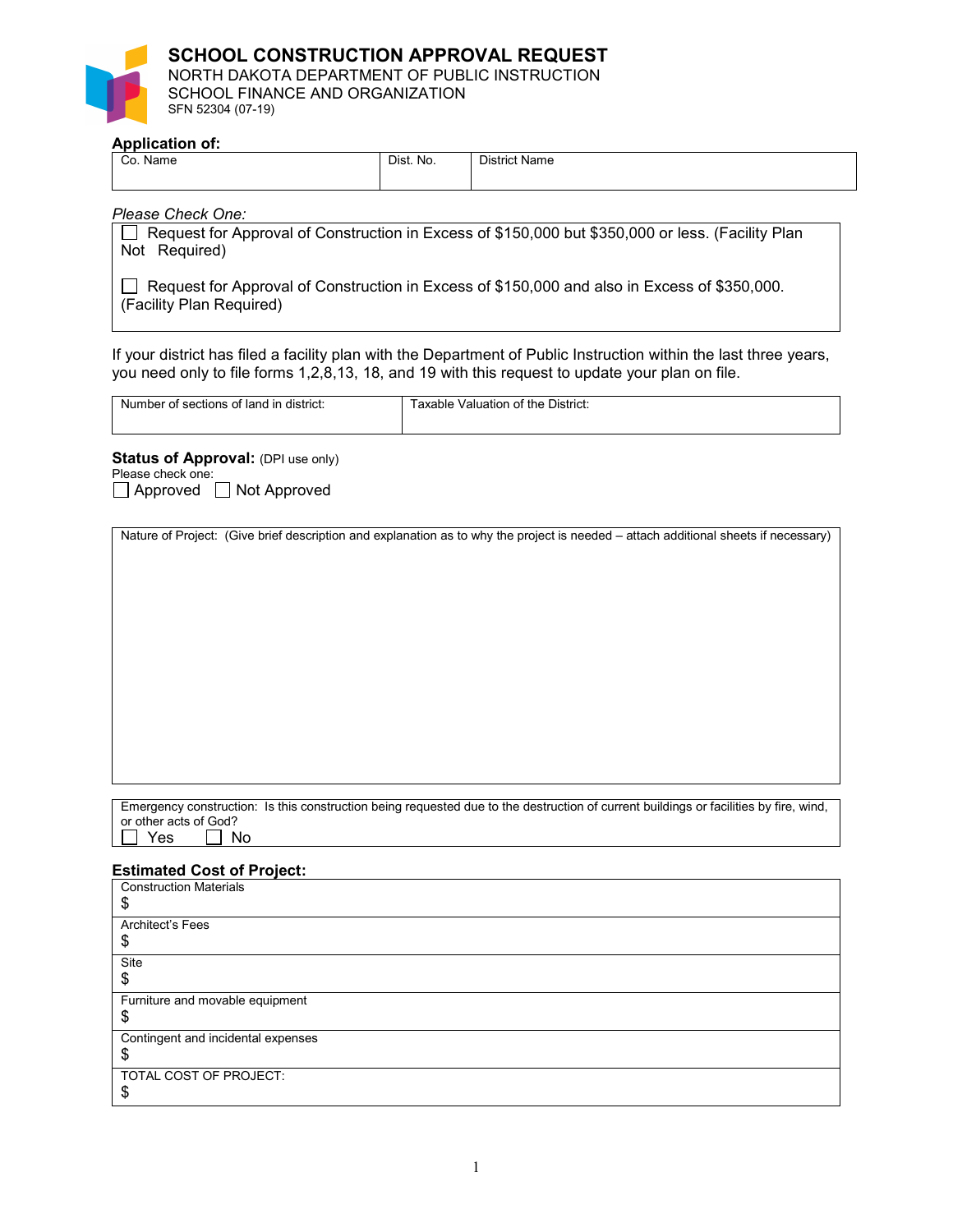# **Funds Available to District for this Project:**

| <b>Building Fund</b><br>\$            |
|---------------------------------------|
| <b>Bonds</b><br>\$                    |
| General Fund<br>\$                    |
| Other Sources (Please identify)<br>\$ |
| <b>TOTAL</b><br>\$                    |

# **School Enrollment Numbers:**

| Grade 1                 | Grade 7  |
|-------------------------|----------|
| Grade 2                 | Grade 8  |
| Grade 3                 | Grade 9  |
| Grade 4                 | Grade 10 |
| Grade 5                 | Grade 11 |
| Grade 6                 | Grade 12 |
| <b>Enrollment Total</b> |          |

Explanation as to why the project is needed:

Will this project enhance or facilitate delivery of educational services in the district? Explain.

In the case of new construction or renovation affecting more than 50% of the existing structures square footage, describe the circumstances in your district that result in stable or increasing student population.

| President's Signature | Business Manager's Signature: |
|-----------------------|-------------------------------|
| Date:                 | Date:                         |

# *Attach school board minutes indicating project authorization.*